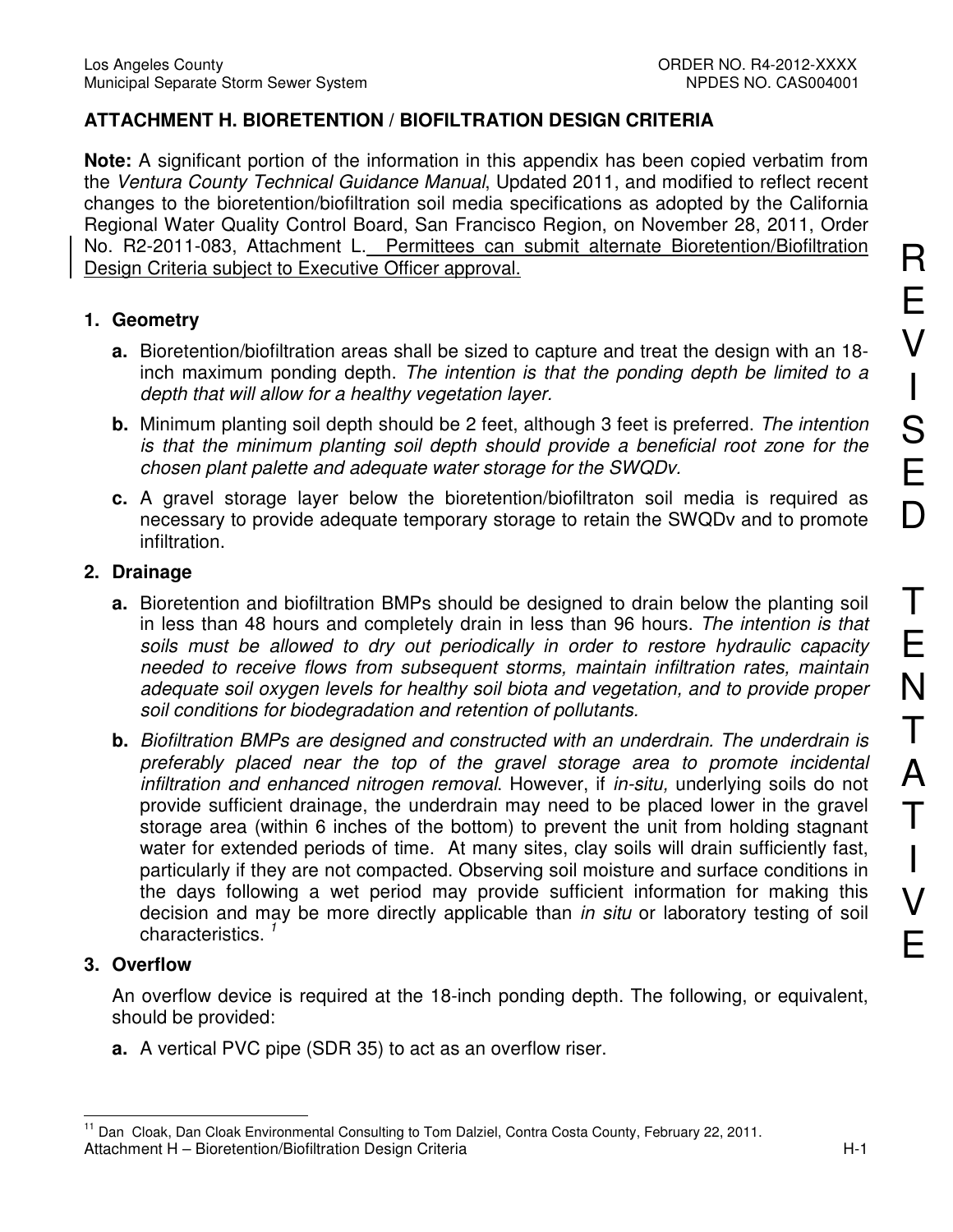**b.** The overflow riser(s) should be 6 inches or greater in diameter, so it can be cleaned without damage to the pipe.

The inlet to the riser should be at the ponding depth (18 inches for fenced bioretention areas and 6 inches for areas that are not fenced), and be capped with a spider cap to exclude floating mulch and debris. Spider caps should be screwed in or glued, i.e., not removable.

### **4. Integrated Water Quality/ Flow Reduction/Resources Management Criteria**

- **a.** When calculating the capacity of an infiltration system, each Permittee shall account for the 24-hour infiltration assuming that the soil is saturated. Infiltration BMPs shall be limited to project sites where the in-situ soil or the amended on-site soils have a demonstrated infiltration rate under saturated conditions of no less than 0.15 3 inch per hour.
- **b.** Bioretention BMPs shall be designed to accommodate the minimum design flow at a surface loading rate of 5 inches per hour and no greater than 12 inches per hour, and shall have a total volume, including pore spaces and pre-filter detention volume of no less than the SWQDv.
- **c.** If rainwater harvested for use in irrigation is to be credited toward the total volume of storm water runoff retained on-site, each Permittee shall require the project proponent to conduct a conservative (assuming reasonable worst-case scenarios) assessment of water demand during the wet-weather season. This volume will be referred to as the "reliable" estimate of irrigation demand. The portion of water to be credited as retained on-site for use in irrigation shall not exceed the reliable estimate of irrigation demand.
- **d.** Harvested rainwater must be stored in a manner that precludes the breeding of mosquitoes or other vectors or with a draw down not to exceed 96 hours.
- **e.** When evaluating the potential for on-site retention, each Permittee shall consider the maximum potential for evapotranspiration from green roofs and rainfall harvest and use.
- **f.** Project requirements shall address at a minimum the potential use of harvested rainwater for non-potable uses including toilet flushing, laundry, and cooling water makeup water. If the municipal, building or county health code(s) does not allow such use of harvested rainwater, each Permittee shall develop a model ordinance and submit it to the city council or County Supervisors for consideration within 24 months after the Order effective date. The model ordinances shall be based on the International Association of Plumbing and Mechanical Officials' (IAPMO's) Green Plumbing and Mechanical Code Supplement to the 2012 National Standard Plumbing Code, or similar guidance to ensure the safe and effective use of harvested rainwater, separate from the existing provisions, if any, for reclaimed wastewater.

# **5. Hydraulic Restriction Layers**

Infiltration pathways may need to be restricted due to the close proximity of roads, foundations, or other infrastructure. A geomembrane liner, or other equivalent water proofing, may be placed along the vertical walls to reduce lateral flows. This liner should have a minimum thickness of 30 mils. Generally, Waterproof-waterproof barriers may should not be placed on the bottom of the biofiltration unit, as this would prevent incidental infiltration which is eritical important to meeting the required pollutant load reduction.

Attachment H – Bioretention/Biofiltration Design Criteria Heraussett Attachment H-2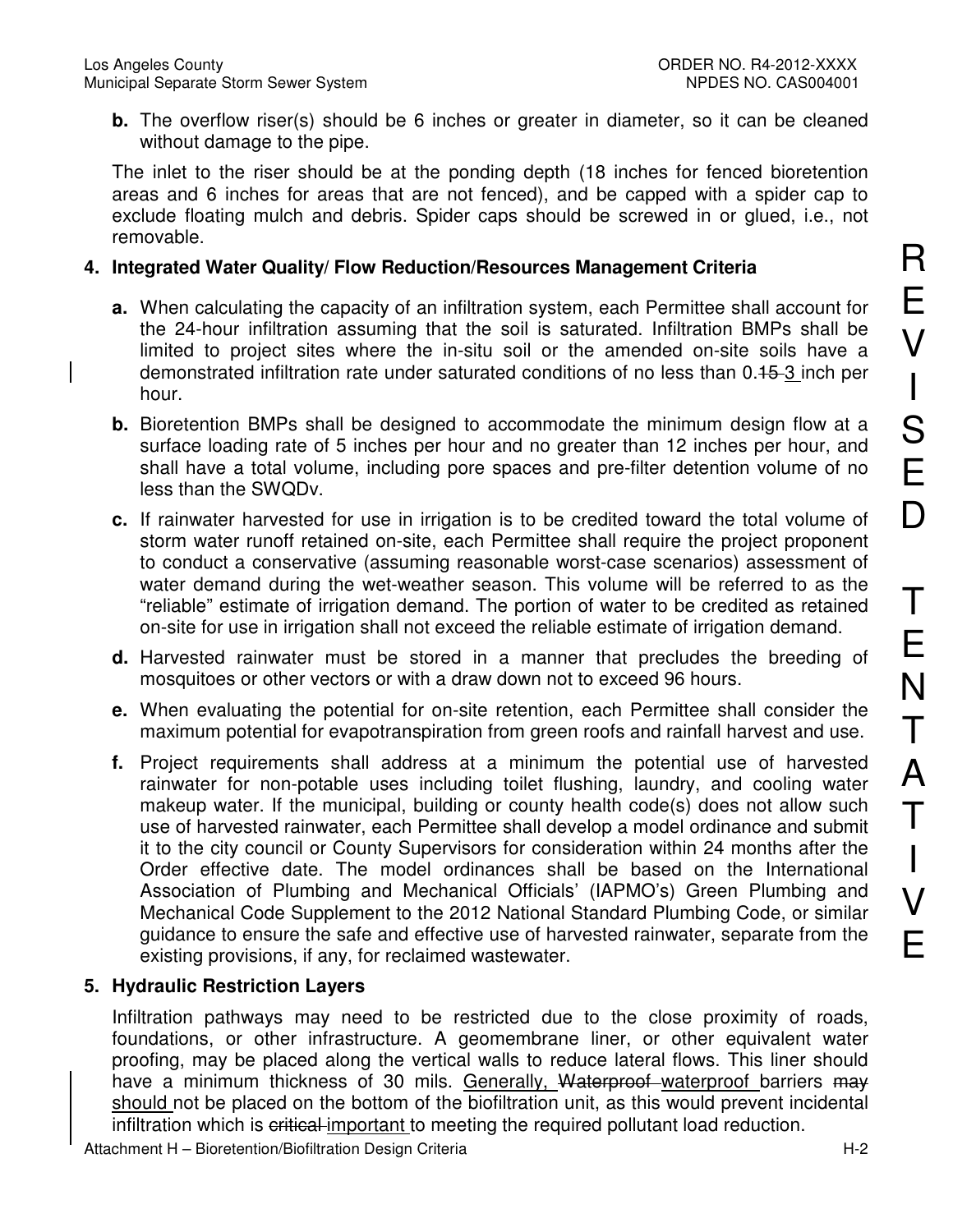# **6. Planting/Storage Media Specifications**

- **a.** The planting media placed in the cell should achieve a long-term, in-place infiltration rate of at least 5 inches per hour. Higher infiltration rates of up to 12 inches per hour are permissible. Bioretention/biofiltration soil shall retain sufficient moisture to support vigorous plant growth.
- **b.** Planting media should consist of 60 to 80% fine sand and 20 to 40% compost.
- **c.** Sand should be free of wood, waste, coating such as clay, stone dust, carbonate, etc. or any other deleterious material. All aggregate passing the No. 200 sieve size should be non-plastic. Sand for bioretention should be analyzed by an accredited lab using #200, #100, #40, #30, #16, #8, #4, and 3/8 sieves (ASTM D 422 or as approved by the local permitting authority) and meet the following gradation (Note: all sands complying with ASTM C33 for fine aggregate comply with the gradation requirements provided in Table H-1):

|                                       | <b>Percent Passing by Weight</b> |                |  |
|---------------------------------------|----------------------------------|----------------|--|
| <b>Sieve Size</b><br><b>ASTM D422</b> | <b>Minimum</b>                   | <b>Maximum</b> |  |
| $3/8$ inch                            | 100                              | 100            |  |
| No. 4                                 | 90                               | 100            |  |
| No. 8                                 | 70                               | 100            |  |
| No. 16                                | 40                               | 95             |  |
| No. 30                                | 15                               | 70             |  |
| No. 40                                | 5                                | 55             |  |
| No. 110                               |                                  | 15             |  |
| No. 200                               |                                  | 5              |  |

### **Table H-1. Sand Texture Specifications**

**Note:** The gradation of the sand component of the media is believed to be a major factor in the hydraulic conductivity of the media mix. If the desired hydraulic conductivity of the media cannot be achieved within the specified proportions of sand and compost (#2), then it may be necessary to utilize sand at the coarser end of the range specified in above ("minimum" column).

- **d.** Compost should be a well decomposed, stable, weed free organic matter source derived from waste materials including yard debris, wood wastes, or other organic materials not including manure or biosolids meeting standards developed by the US Composting Council (USCC). The product shall be certified through the USCC Seal of Testing Assurance (STA) Program (a compost testing and information disclosure program). Compost quality should be verified via a lab analysis to be:
	- Feedstock materials shall be specified and include one or more of the following: landscape/yard trimmings, grass clippings, food scraps, and agricultural crop residues.
	- Organic matter: 35-75% dry weight basis.
	- Carbon and Nitrogen Ratio: 15:1 < C:N < 25:1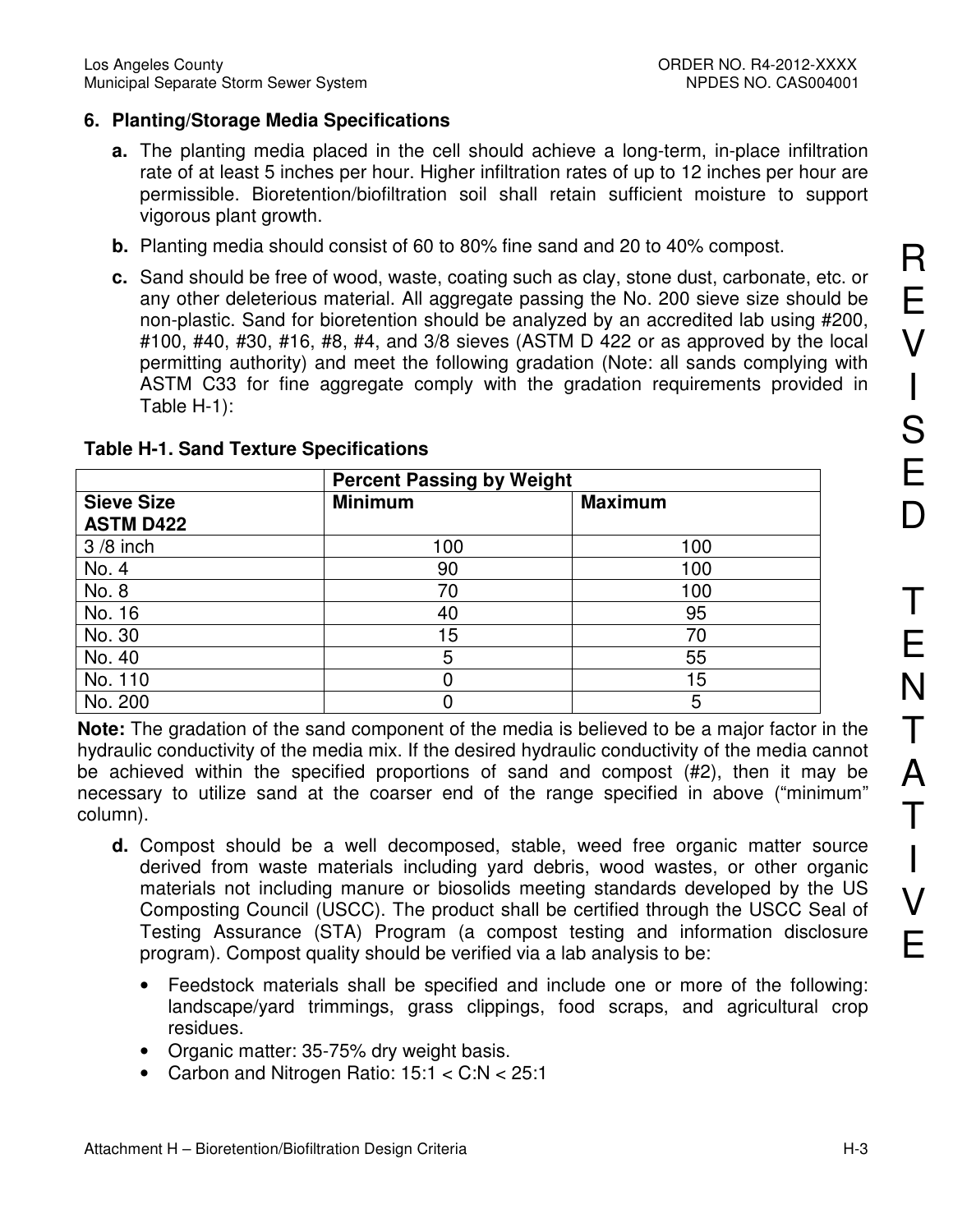- Maturity/Stability: shall have dark brown color and a soil-like odor. Compost exhibiting a sour or putrid smell, containing recognizable grass or leaves, or is hot (120 F) upon delivery or rewetting is not acceptable.
- Toxicity: any one of the following measures is sufficient to indicate non-toxicity:
	- $\circ$  NH4:NH3 < 3
	- $\circ$  Ammonium < 500 ppm, dry weight basis
	- $\circ$  Seed Germination  $> 80\%$  of control
	- $\circ$  Plant trials  $> 80\%$  of control
	- $\circ$  Solvita $\odot$  > 5 index value
- Nutrient content:
	- o Total Nitrogen content 0.9% or above preferred
	- $\circ$  Total Boron should be <80 ppm, soluble boron < 2.5 ppm
- Salinity: < 6.0 mmhos/cm
- pH between 6.5 and 8 (may vary with plant palette)
- Compost for bioretention should be analyzed by an accredited lab using #200, 1/4 inch, ½ inch, and 1 inch sieves (ASTM D 422) and meet the gradation described in Table H-2:

|                                       | <b>Percent Passing by Weight</b> |                |  |
|---------------------------------------|----------------------------------|----------------|--|
| <b>Sieve Size</b><br><b>ASTM D422</b> | <b>Minimum</b>                   | <b>Maximum</b> |  |
| 1 inch                                | 99                               | 100            |  |
| $\frac{1}{2}$ inch                    | 90                               | 100            |  |
| $\frac{1}{4}$ inch                    | 40                               | 90             |  |
| #200                                  |                                  | 10             |  |

|  | <b>Table H-2. Compost Texture Specifications</b> |
|--|--------------------------------------------------|
|  |                                                  |

Tests should be sufficiently recent to represent the actual material that is anticipated to be delivered to the site. If processes or sources used by the supplier have changed significantly since the most recent testing, new tests should be requested.

Note: the gradation of compost used in bioretention/biofiltratation media is believed to play an important role in the saturated hydraulic conductivity of the media. To achieve a higher saturated hydraulic conductivity, it may be necessary to utilize compost at the coarser end of this range ("minimum" column). The percent passing the #200 sieve (fines) is believed to be the most important factor in hydraulic conductivity.

In addition, a coarser compost mix provides more heterogeneity of the bioretention media, which is believed to be advantageous for more rapid development of soil structure needed to support health biological processes. This may be an advantage for plant establishment with lower nutrient and water input.

**e.** Bioretention/Biofiltration soils not meeting the above criteria shall be evaluated on a case by case basis. Alternative bioretention soil shall meet the following specification: "Soils for bioretention facilities shall be sufficiently permeable to infiltrate runoff at a minimum rate of 5 inches per hour during the life of the facility, and provide sufficient retention of moisture and nutrients to support healthy vegetation." The following steps shall be followed by the Permittees to verify that alternative soil mixes meet the specification:

R

E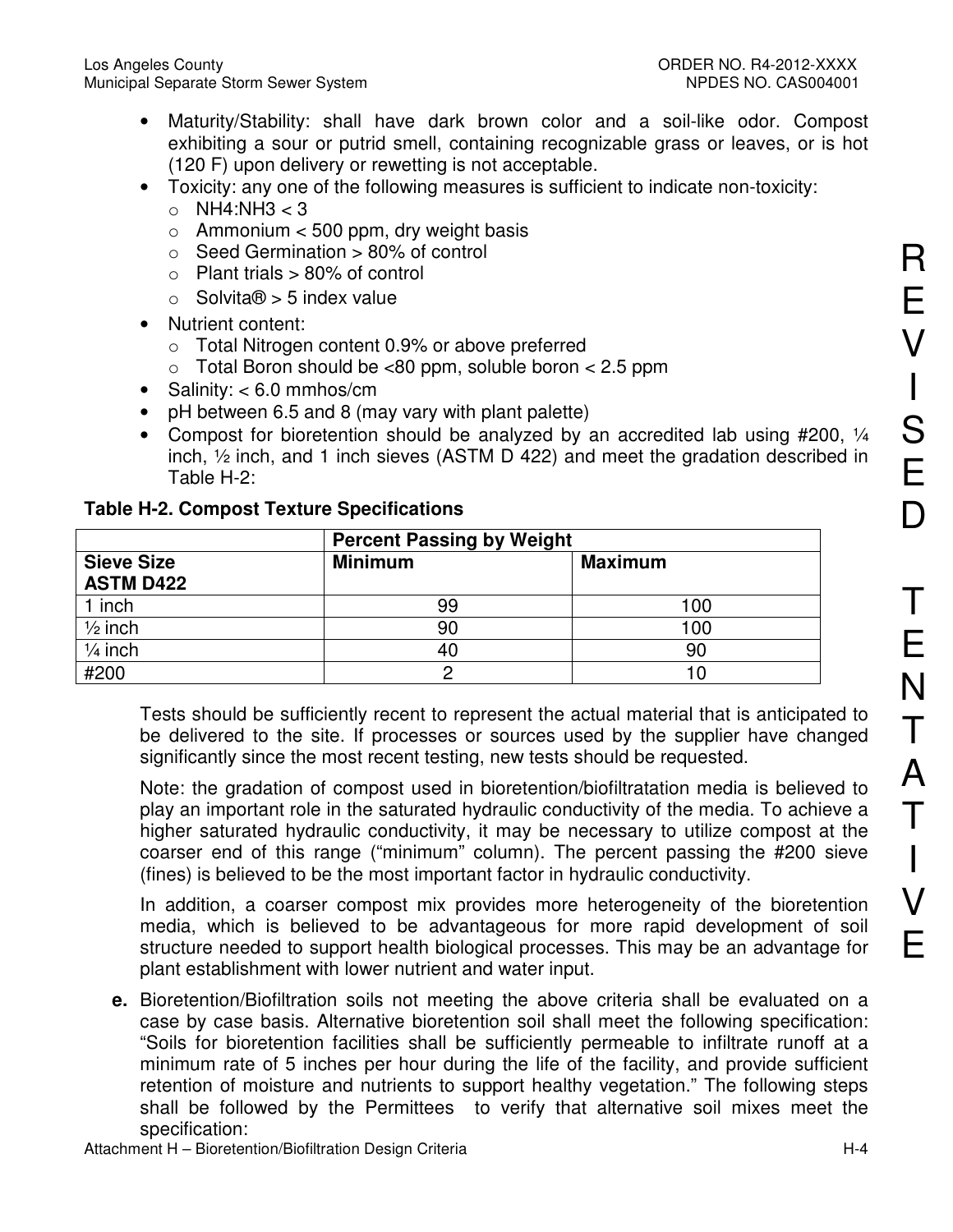- Submittals The applicant must submit to the Permittee for approval:
	- o A sample of mixed bioretention/biofiltration soil.
	- o Certification from the soil supplier or an accredited laboratory that the bioretention/biofiltration soil meets the requirements of this specification.
	- o Certification from an accredited geotechnical testing laboratory that the bioretention/biofiltration soil has an infiltration rate of between 5 and 12 inches per hour.
	- o Organic content test results of mixed bioretention/biofiltration soil. Organic content test shall be performed in accordance with by Testing Methods for the Examination of Compost and Composting (TMECC) 05.07A, "Loss-On-Ignition Organic Matter Method".
	- o Organic Grain size analysis results of mixed bioretention/biofiltration soil performed in accordance with ASTM D 422, Standard Test Method for Particle Size Analysis of Soils.
	- $\circ$  A description of the equipment and methods used to mix the sand and compost to produce the bioretention/biofiltration soil.
- The name of the testing laboratory(s) and the following information:
	- o Contact person(s)
	- o Address(s)
	- o Phone contact(s)
	- o email address(s)
	- $\circ$  Qualifications of laboratory(s), and personnel including date of current
	- o Certification by STA, ASTM, or approved equal.
- Bioretention/biofiltration soils shall be analyzed by an accredited lab using #200, and 1/2" inch sieves (ASTM D 422 or as approved by municipality), and meet the gradation described in Table H-3).

# **Table H-3. Alternative Bioretention/Biofiltration Soil Texture Specifications**

|                                       | <b>Percent Passing by Weight</b> |                |  |
|---------------------------------------|----------------------------------|----------------|--|
| <b>Sieve Size</b><br><b>ASTM D422</b> | <b>Minimum</b>                   | <b>Maximum</b> |  |
| $\frac{1}{2}$<br>inch                 | 97                               | 100            |  |
| 200                                   |                                  |                |  |

- Bioretention/biofiltration soils shall be analyzed by an accredited geotechnical lab for the following tests:
	- o Moisture density relationships (compaction tests) shall be conducted on bioretention soil. Bioretention/biofiltration soil for the permeability test shall be compacted to 85 to 90 percent of the maximum dry density (ASTM D1557).
	- o Constant head permeability testing in accordance with ASTM D2434 shall be conducted on a minimum of two samples with a 6-inch mold and vacuum saturation.

# **7. Mulch for Bioretention/Biofiltration Facilities**

Mulch is recommended for the purpose of retaining moisture, preventing erosion and minimizing weed growth. Projects subject to the State's Model Water Efficiency R

E

V